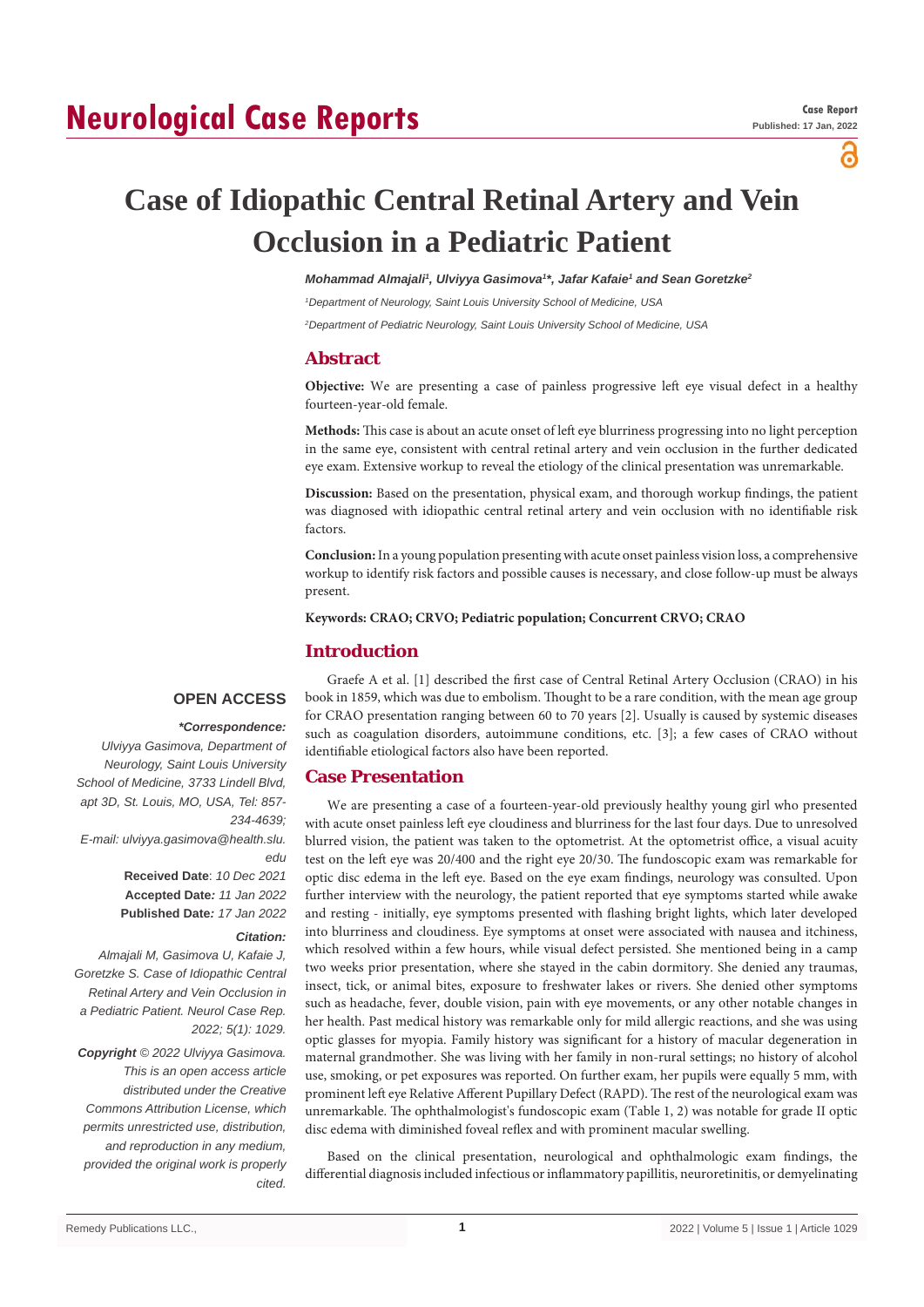#### **Table 1:** Eye exam.

| <b>Base Eye Exam</b> |                  |                                    |                |  |  |
|----------------------|------------------|------------------------------------|----------------|--|--|
|                      |                  | Right                              | Left           |  |  |
| Visual acuity        | Near sc          | J1                                 | J3             |  |  |
| Tonometry            | Pressure         | 20                                 | 15             |  |  |
|                      | Dark             | 5                                  | 5              |  |  |
|                      | Light            | 2                                  | $\overline{4}$ |  |  |
| Pupils               | React            | 2                                  | 2              |  |  |
|                      | <b>APD</b>       | None                               | <b>RAPD</b>    |  |  |
| <b>Visual fields</b> | Result           | Full                               | Full           |  |  |
| Extraocular movement | Result           | Full                               | Full           |  |  |
| <b>Dilation</b>      | <b>Both Eyes</b> | 1.0% Mydriacyl, 2.5% phenylephrine |                |  |  |
|                      |                  | <b>Additional Tests</b>            |                |  |  |
|                      |                  | Right                              | Left           |  |  |
| Color                | Ishihara         | 15/15                              | 15/15          |  |  |

process. Thorough workup to identify potential causes included complete blood count with differential, erythrocyte sedimentation rate, C reactive protein, IgG/IgM *Bartonella henselae*, and Quinton species antibodies, IgG/IgM toxoplasma antibodies, treponema titers, serum angiotensin-converting enzyme levels, QuantiFERON gold test, Magnet Resonance Imaging (MRI) brain and orbits. The patient requested to complete MRI brain and orbit out-patiently due to the holiday season and was discharged from the Emergency Department (ED) on doxycycline 100 mg BID for possible neuroretinitis given optic disc edema and pigment epithelial detachment on an eye exam.

Five days after discharge, the patient presented to the hospital again with worsening visual acuity in the left eye, decreased color vision, interval worsening of optic disc edema on the fundoscopic exam with flame hemorrhages extending into the macula. The patient was not able to complete an outpatient MRI brain and orbits. Eye exam during the second presentation was remarkable for grade III optic disc edema with obstruction of vessels, diffuse flame hemorrhages, tortuous engorged veins in the left eye. In the



Figure 1: Coronal fat-suppression MRI of the orbits. T1 weighted sequence with subtle enhancement in the perineural soft tissues surrounding the left optic nerve represent left optic peri-neuritis.

face of worsening eye symptoms and eye exam findings, stat MRI brain/orbits with and without contrast, MRI of Cervical, Thoracic, and Lumbar (C/T/L) spines with and without contrast, further lab work including (i) infectious such as Herpes Simplex Virus (HSV), Varicella-Zoster Virus (VZV), *West Nile*, *Bartonella quintana*, and *henselae* Polymerase Chain Reaction (PCR); (ii) inflammatory and autoimmune workup such as IgG blood, Neuromyelitis Optica Aquaporin 4 (NMO AQP4), Myelin Oligodendrocyte Glycoprotein (MOG) antibodies), Antinuclear Antibodies (ANA), antiphospholipid panel, Antineutrophil Cytoplasmic Antibodies (ANCA) panel, rheumatoid factor were obtained. Lumbar puncture with thorough Cerebrospinal Fluid (CSF) analysis was completed. All infectious, inflammatory, and vasculitis workups, as well as MRI C/T/L spine, were unremarkable.

MRI brain and orbits with and without contrast (Figure 1) showed a short segment of perineural enhancement of the retrobulbar optic nerve without enhancement of the central optic nerve.

Lumbar puncture results (Table 3) did not reveal any findings

**Table 2:** Slit lamp and Fundoscopic Exam.

| <b>Slit Lamp and Fundus Exam</b> |                        |                                                      |                                                                                                                                                                                                                             |  |
|----------------------------------|------------------------|------------------------------------------------------|-----------------------------------------------------------------------------------------------------------------------------------------------------------------------------------------------------------------------------|--|
|                                  |                        | Right                                                | Left                                                                                                                                                                                                                        |  |
| External exam External           |                        | Normal                                               | Normal                                                                                                                                                                                                                      |  |
| Slit Lamp<br>Exam                | Lids/Lashes            | Normal                                               | Normal                                                                                                                                                                                                                      |  |
|                                  | Conjunctiva/<br>Sclera | White and quiet                                      | White and quiet                                                                                                                                                                                                             |  |
|                                  | Cornea                 | Mild decreased tear break<br>up time                 | Clear                                                                                                                                                                                                                       |  |
|                                  | Anterior<br>Chamber    | Deep and quiet                                       | Deep and quiet                                                                                                                                                                                                              |  |
|                                  | Iris                   | Pharm dilated                                        | Pharm dilated                                                                                                                                                                                                               |  |
|                                  | Lens                   | Clear                                                | Clear                                                                                                                                                                                                                       |  |
|                                  | Vitreous               | Normal, no cell                                      | Normal, no cell                                                                                                                                                                                                             |  |
| Fundus Exam                      | <b>Disc</b>            | Normal, distinct rims, pink,<br>flat, no obscuration | Grade II disc edema, with no obscuration of vessels, and no hemorrhages                                                                                                                                                     |  |
|                                  | C/D Ratio              | 0.25                                                 | $\overline{0}$                                                                                                                                                                                                              |  |
|                                  | Macula                 | Normal, good foveal reflex                           | Diminished foveal reflex, foveal exudate, and associated swelling of the macula. In the region between<br>the fovea and disc, approximately 1/2-disc diameters from disc, there is a fluffy, white, bilobled<br>infiltrate. |  |
|                                  | Vessels                | Normal                                               | Tortuous veins                                                                                                                                                                                                              |  |
|                                  | Periphery              | Normal                                               | Normal                                                                                                                                                                                                                      |  |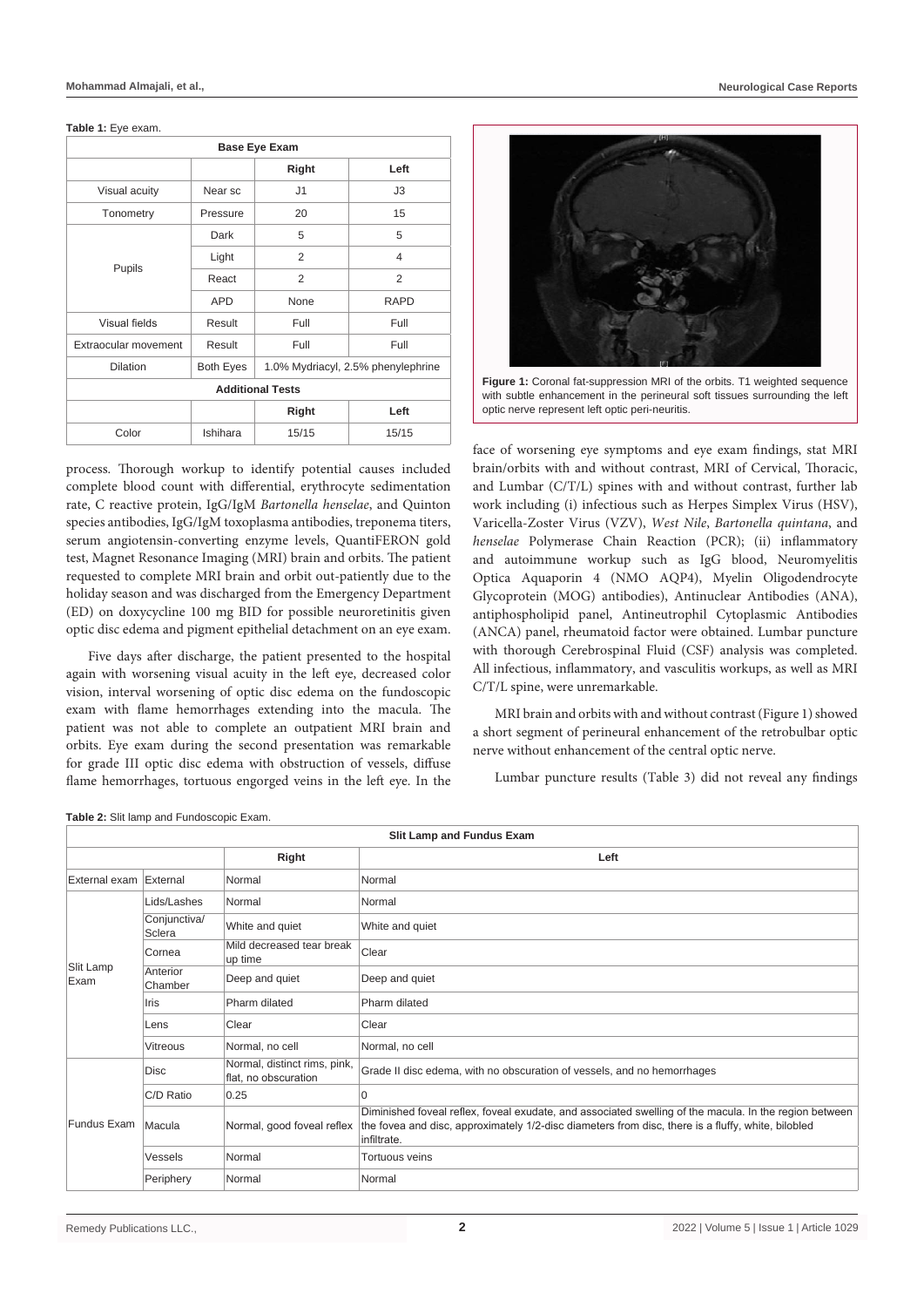

Figure 2: (a) Fundoscopic exam of the left eye: Significant disc edema-grade 2-3, 360 diffuse flame hemorrhages, tortuous veins, and scattered Dot and Blot Hemorrhage (DBH). (b) Fluoresce in Angiography (FA) of the left eye: Delayed Arterial Time (AT).

| <b>CSF workup</b>                    | <b>Results</b> |
|--------------------------------------|----------------|
| Color CSF                            | Colorless      |
| Character CSF                        | Clear          |
| Nucleated cells CSF                  | 2              |
| Total nucleated cell CSF             | 2              |
| <b>RBC CSF</b>                       | 2              |
| Xanthochromia CSF                    | No             |
| Neutrophils CSF                      | 1              |
| Lymphocytes % CSF                    | 82             |
| Monocytes % CSF                      | 17             |
| Cells counted CSF                    | 72             |
| Glucose, CSF-STAT                    | 52             |
| Oligoclonal bands                    | none           |
| Protein CSF                          | 28             |
| Neuromyelitis Optica antibody titers | 1:1            |
| Varicella zoster                     | 0.00           |

consistent with infectious or demyelinating pathologies.

Left optic nerve sheath biopsy results did not show any acute or chronic inflammation or granulomas signs. On the further discussion of the case, the dermatology team suggested the possibility of Sneddon syndrome (thrombo-occlusive syndrome with livedoid cutaneous features), livedoid vasculopathy, and popular sarcoid. Skin biopsy was obtained with unremarkable results. With the exam and workup findings, the patient started on a three-day course of high-dose intravenous steroids and was discharged home on oral steroid taper for suspected perineuritis/papillitis leading to venous engorgement.

One day after discharge, the patient returned to the hospital with no light perception in the left eye. Fundoscopic exam (Figure 2a) and fluorescence angiography (Figure 2b) findings were notable for serous retinal discharge and very prolonged arterial filling time, arteriovenous transit time, and impaired perfusion of an entire retina consistent with central retinal vein and artery occlusion.

She was admitted to Neurology service for further stroke workup. Vascular imaging of the head and neck did not show any atherosclerotic plaque, stenosis, occlusion in the head/neck, or any signs of vasculitis. Hypercoagulable and cardiac workup was utterly unremarkable. Due to a completely unremarkable diagnostic workup, she was diagnosed with idiopathic central retinal vein and artery occlusion and started antiplatelet therapy with daily aspirin. On further follow up visual impairment was not resolved yet.

## **Discussion**

The approach to acute vision loss is very well researched. While monocular vision loss localizes to the visual tract before the optic chiasm, binocular visual defects are consistent with pathology of the visual tract from the optic chiasm to calcarine fissure. Painful monocular vision loss is mostly characteristic of optic nerve inflammation/infection, while painless monocular visual defect raises suspicion for ischemic changes of the optic nerve [4]. CRAO is one of the rare conditions causing monocular painless visual defects with a mean age group of 60 to 70 years [2]. Causes of CRAO usually include systemic conditions as coagulation disorders, autoimmune conditions, etc. [3]. In recent years a few cases of CRAO without identifiable etiology factors were reported. The cases of an elevenyear-old female and thirteen-year-old male with idiopathic CRAO were reported by Ratra et al. [3] in 2012. Another case of idiopathic CRAO was reported by Heckler LV et al. [5] in 2008 in a healthy sixyear-old male who presented with acute onset right eye vision loss, and all workup was unremarkable. In 2002 Lee WB et al. [6] described another case of an eight-year-old boy with left eye CRAO without any etiological cause that could be revealed on extensive workup. One of the recent cases was published by Liu et al. [7] describing acute onset painless visual loss in the right eye with ophthalmologic exam findings being consistent with CRAO with completely unremarkable workup.

All the above cases were notable for idiopathic CRAO in an otherwise healthy young population. In our case, a fourteen-year-old healthy girl was found to have central retinal vein and artery occlusion. Hayreh SS analyzed the cause of combined CRAO and CRVO. The author described that CRVO was related to occlusion in the vein in the optic nerve leading to blockage of retinal circulation and resulting in complete retinal circulation impairment and CRAO. In addition, it was described that in combined CRAO and CRVO, CRAO was not related to central retinal artery embolism or thrombosis but was a result of CRVO [8].

Idiopathic concurrent CRVO and CRAO are extremely rare,